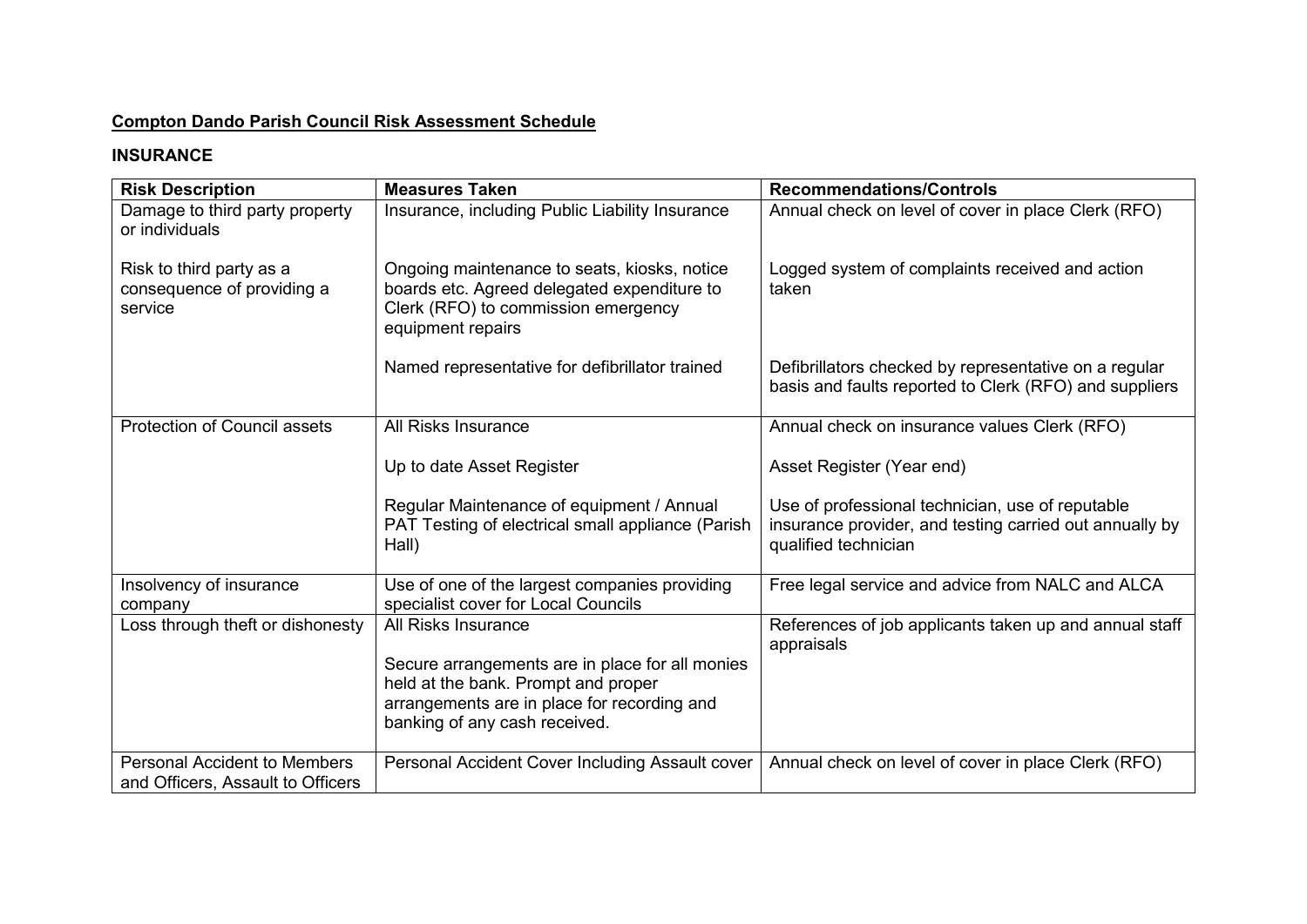| Employer's Liability and Personal Liability cover | Clerk mobile phone provided                                                                        |
|---------------------------------------------------|----------------------------------------------------------------------------------------------------|
|                                                   | On inspection of council documents by parishioners,<br>more than one member/officer to be present. |

#### **AREAS OF SELF MANAGED RISK**

| <b>Risk Description</b>                                 | <b>Measures Taken</b>                        | <b>Recommendations/Controls</b>                                  |
|---------------------------------------------------------|----------------------------------------------|------------------------------------------------------------------|
| Damage to and safety of seats,                          | Maintenance commissioned as required         | Councillors requested to keep a check on PC owned                |
| bins and fencing etc.,                                  | by councillors                               | equipment and to report any problems to Clerk (RFO).             |
|                                                         |                                              |                                                                  |
|                                                         |                                              | Reports from members of the public                               |
| Unwanted visitors entering                              | <b>Contact Local Beat Officer</b>            | Procedures in place to deal with this in the Council's Standing  |
| building during meetings.                               |                                              | Orders.                                                          |
|                                                         |                                              |                                                                  |
| Disturbance by member of<br>public in a Council meeting |                                              | Maintain list of police contact details                          |
| Security of officers/members                            | Officers/members to be accompanied           | Chairman to ensure that officers/members are not left alone to   |
| locking up building after                               | when leaving the building and locking up     | exit building after meetings.                                    |
| meetings                                                | after meetings                               |                                                                  |
| Procedures in place for                                 | Code of Conduct signed and a Register        | Internal audit check Registers of Interest kept by the Clerk and |
| recording and monitoring                                | of Interest completed by each Member of      | uploaded to the Council website                                  |
| members' interests, gifts and                           | the Council                                  |                                                                  |
| hospitality received                                    |                                              |                                                                  |
|                                                         | Disclosure of interest register kept listing | Ensure all Councillors are aware of Code and need to             |
| <b>Completion of Code of Conduct</b>                    | any interests, gifts and hospitality         | complete Registers. NB - This is the responsibility of           |
|                                                         | received                                     | individual Councillors.                                          |
|                                                         | Disclosure of interests to appear as an      |                                                                  |
|                                                         | item on the agenda as a prompt to            |                                                                  |
|                                                         | members (at every meeting).                  |                                                                  |
|                                                         |                                              |                                                                  |
|                                                         |                                              |                                                                  |
|                                                         |                                              |                                                                  |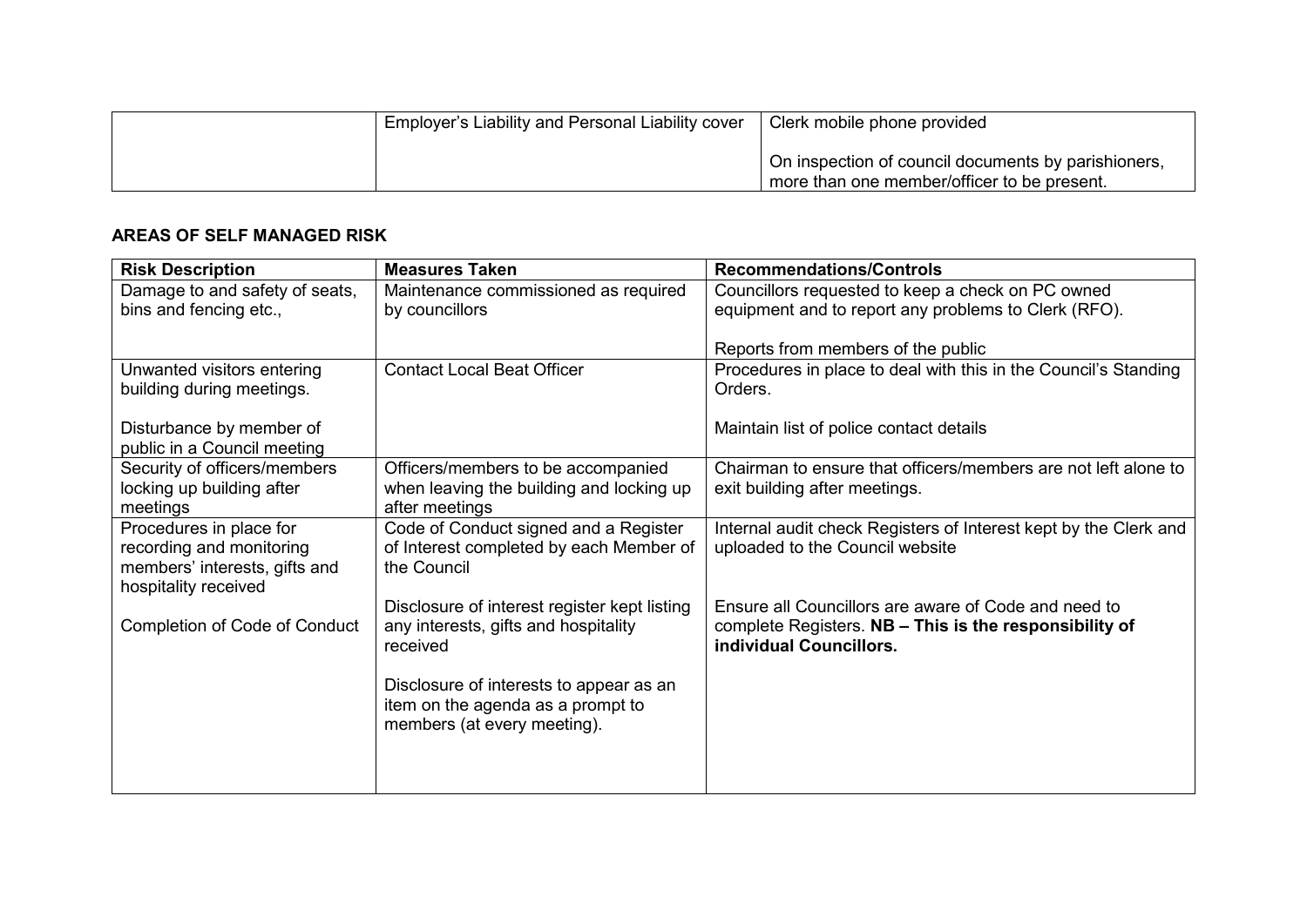| <b>Risk Description</b>          | <b>Measures Taken</b>                                                    | <b>Recommendations/Controls</b>                                               |
|----------------------------------|--------------------------------------------------------------------------|-------------------------------------------------------------------------------|
| Keeping proper financial records | Regular scrutiny of financial records and                                | Financial regulations adopted and reviewed annually                           |
| in accordance with statutory     | approval of pending expenditure                                          |                                                                               |
| requirements                     |                                                                          | Detailed specification for soliciting an Annual Internal Auditor <sup>i</sup> |
|                                  | Records kept in accordance with<br><b>Accounts and Audit Regulations</b> | <b>Annual External Audit</b>                                                  |
|                                  |                                                                          |                                                                               |
|                                  |                                                                          | Officer training                                                              |
| Ensuring all requirements met    | Regular returns to Inland Revenue;                                       | Councillors made aware of their responsibility as Employers                   |
| under employment law and         | contracts of employment for all staff,                                   |                                                                               |
| Inland Revenue regulations       | systems of updating records for any                                      | Annual Staff Appraisals are undertaken, recorded and agreed                   |
|                                  | changes in relevant legislation                                          |                                                                               |
| Fair pay for staff               | Salaries set in accordance with NALC /                                   |                                                                               |
| Unfair dismissal claims          | <b>SLCC</b> recommended scales                                           | Ensure that any training opportunities on Audit, tax, VAT are<br>taken up     |
|                                  |                                                                          |                                                                               |
|                                  | Grievance and Appeals procedure                                          | Grievance and Appeals procedure in place                                      |
| <b>Employment of Clerk</b>       | Inability to recruit                                                     | Jobs advertised in appropriate places with rates of pay and                   |
|                                  |                                                                          | conditions favourable with competition                                        |
|                                  |                                                                          |                                                                               |
|                                  | Inability to retain                                                      | The Council offers staff support and flexibility. Procedures for              |
|                                  |                                                                          | key functions are documented.                                                 |
| Failure of Clerk's computer      | Virus protection                                                         | Regular updates of virus protection                                           |
|                                  |                                                                          |                                                                               |
| Hardware                         | Clerk (RFO) authorised for emergency                                     | Regular computer backups are made on external hard drive                      |
| Software                         | replacement                                                              | and online. External hard drive kept in fireproof box                         |
| <b>Banking Arrangements</b>      | All payments in line with Financial                                      | Regular monitoring reports to Council.                                        |
|                                  | Regulations. All payments supported by                                   |                                                                               |
|                                  | an invoice. All payments approved by                                     | Regular bank reconciliations                                                  |
|                                  | council at council meeting and recorded<br>in minutes.                   | <b>Annual Internal and External Audit</b>                                     |
|                                  |                                                                          |                                                                               |
|                                  | All cheques to be signed by two                                          |                                                                               |
|                                  | authorised councillors                                                   |                                                                               |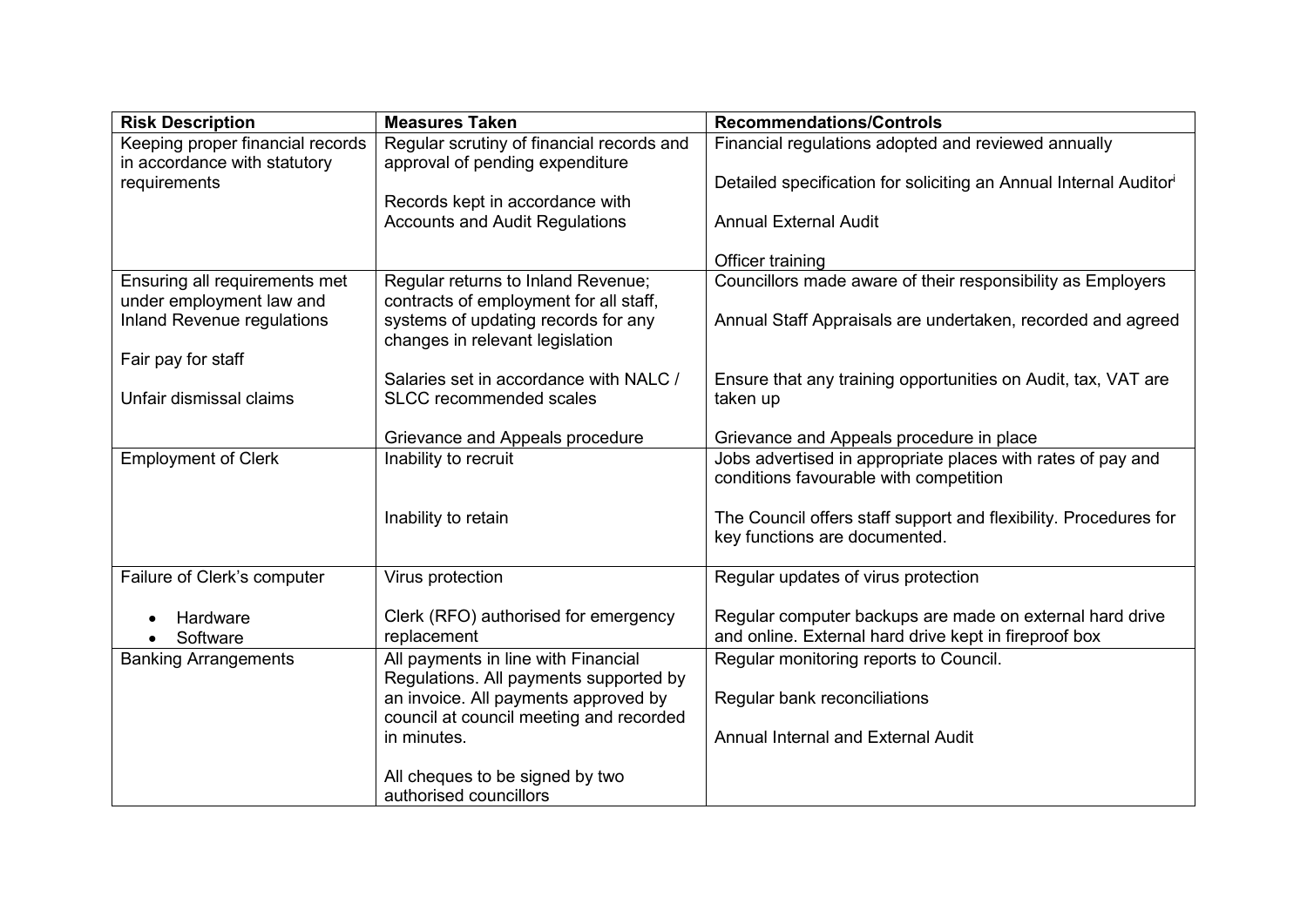| <b>Risk Description</b>                                                                                                                | <b>Measures Taken</b>                                                                                      | <b>Recommendations/Controls</b>                                                                                                                  |
|----------------------------------------------------------------------------------------------------------------------------------------|------------------------------------------------------------------------------------------------------------|--------------------------------------------------------------------------------------------------------------------------------------------------|
| Loss of Income, or the need to<br>provide essential services                                                                           | Reserve in the budget                                                                                      | Level agreed as part of annual budget process                                                                                                    |
| Ensuring all requirements are<br>met under Customs and Excise<br>regulations (VAT)                                                     | Regular returns to HMRC                                                                                    | Take up training opportunities in VAT and other taxation<br>issues as available                                                                  |
|                                                                                                                                        |                                                                                                            | Reading literature to keep up to date                                                                                                            |
| Ensuring adequacy of annual<br>precept and control                                                                                     | Approval of budget by full Council and<br>regular budget monitoring statements                             | Regular budget monitoring                                                                                                                        |
| <b>Council Meetings</b>                                                                                                                | Failure to meet statutory duty                                                                             | All members notified by summons/agenda. All notices posted<br>on notice boards/website. Minutes of all meetings are taken,<br>kept and archived. |
|                                                                                                                                        | Access                                                                                                     | Access is available to all. Ramp provided for disabled access.<br>Specific area for press & public.                                              |
|                                                                                                                                        | All meetings held in Parish Hall or other<br>village halls.                                                | Health & Safety procedures in halls adhered to                                                                                                   |
| Ensuring all business activities<br>are within legal powers<br>applicable to local council                                             | Councillor and staff training                                                                              | Provide adequate training budget<br>Internal audit / External audit                                                                              |
| Complying with restrictions on<br>borrowing                                                                                            | Borrowing approval authorised by<br>Council in line with current restrictions                              | Reference to Local Council Administration Book (Charles<br>Arnold Baker)                                                                         |
|                                                                                                                                        |                                                                                                            | Guidance from National Association of Local Councils and<br><b>ALCA</b>                                                                          |
| Ensuring proper use of funds<br>granted to local community                                                                             | Identification of items paid under Section<br>137 and reported in the minutes and as a                     | NALC annual notification of permitted level of expenditure                                                                                       |
| groups under specific powers or<br>under 137                                                                                           | separate column in the Annual Accounts                                                                     | Annual Internal Audit / External Audit                                                                                                           |
| Meeting timetables as laid down<br>when responding to consultation<br>invitations, including<br>commenting on planning<br>applications | Consultation documents presented to<br>next appropriate Committee/Council<br>meeting to formulate response | Action so agreed minuted                                                                                                                         |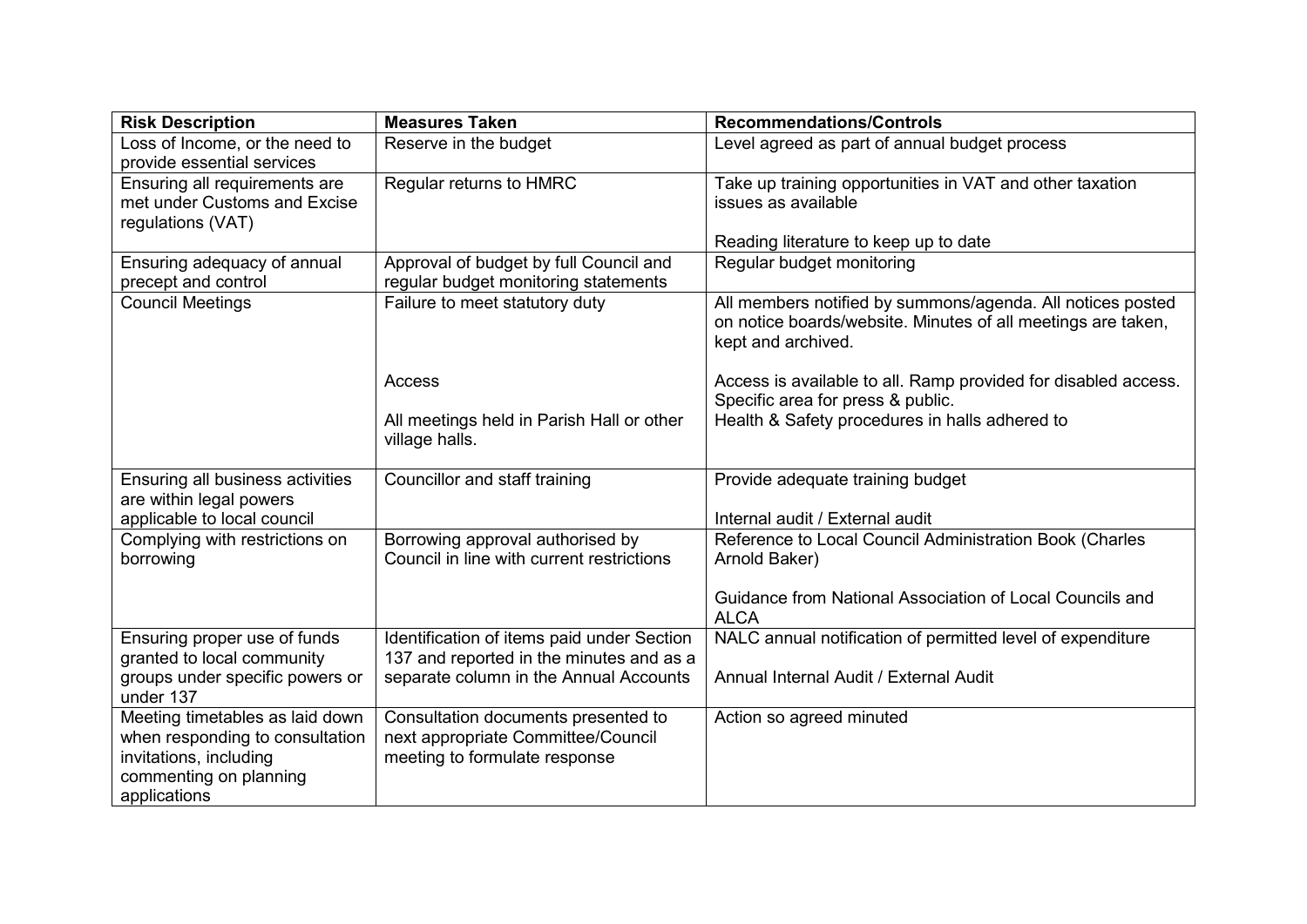| <b>Risk Description</b>                     | <b>Measures Taken</b>                                                                   | <b>Recommendations/Controls</b>                              |
|---------------------------------------------|-----------------------------------------------------------------------------------------|--------------------------------------------------------------|
| <b>Breach of Confidentiality</b>            | Procedures for dealing with confidential                                                | PC registered under Data Protection Act.                     |
|                                             | data                                                                                    | Appropriate Standing Order                                   |
|                                             |                                                                                         |                                                              |
|                                             |                                                                                         | Item on each agenda considered for taking in private session |
|                                             |                                                                                         | with resolution to exclude the public                        |
|                                             | Passwords on computer systems                                                           | Chair to be aware of clerk's password                        |
| Proper, timely and accurate                 | Minutes properly numbered with a                                                        | Minutes approved and signed at next meeting of Council       |
| reporting of Council business in<br>minutes | master copy kept in safekeeping                                                         |                                                              |
|                                             | Draft minutes published on website                                                      | <b>Internal Audit check</b>                                  |
|                                             | Minutes circulated and published on                                                     | Computer backup                                              |
|                                             | website                                                                                 |                                                              |
| Failure to respond to electors              | Minutes placed on the website for public                                                | Notice of Appointment confirmation signed and returned to    |
| wishing to exercise their rights            | inspection                                                                              | <b>Auditors</b>                                              |
| of inspection                               |                                                                                         |                                                              |
|                                             | Advertising of end of year accounts and<br>availability for inspection to the public as |                                                              |
| Supporting papers                           | required under the Accounts and Audit                                                   |                                                              |
|                                             | Regulations                                                                             |                                                              |
|                                             |                                                                                         |                                                              |
|                                             | Freedom of Information Publication                                                      |                                                              |
|                                             | Scheme                                                                                  |                                                              |
| Document control-                           | Correspondence date stamped unless                                                      | Documents backed up on-line, and on an external hard drive.  |
| correspondence, postage,                    | received electronically                                                                 |                                                              |
| storage and filing, etc                     |                                                                                         |                                                              |
|                                             | Original deed documents stored in                                                       | The production and storage of physical documents is          |
|                                             | fireproof box with clerk                                                                | restricted as far as possible.                               |
|                                             | Filing systems maintained in metal                                                      | Storage of old and/or important documents to be monitored    |
|                                             | cabinets.                                                                               |                                                              |